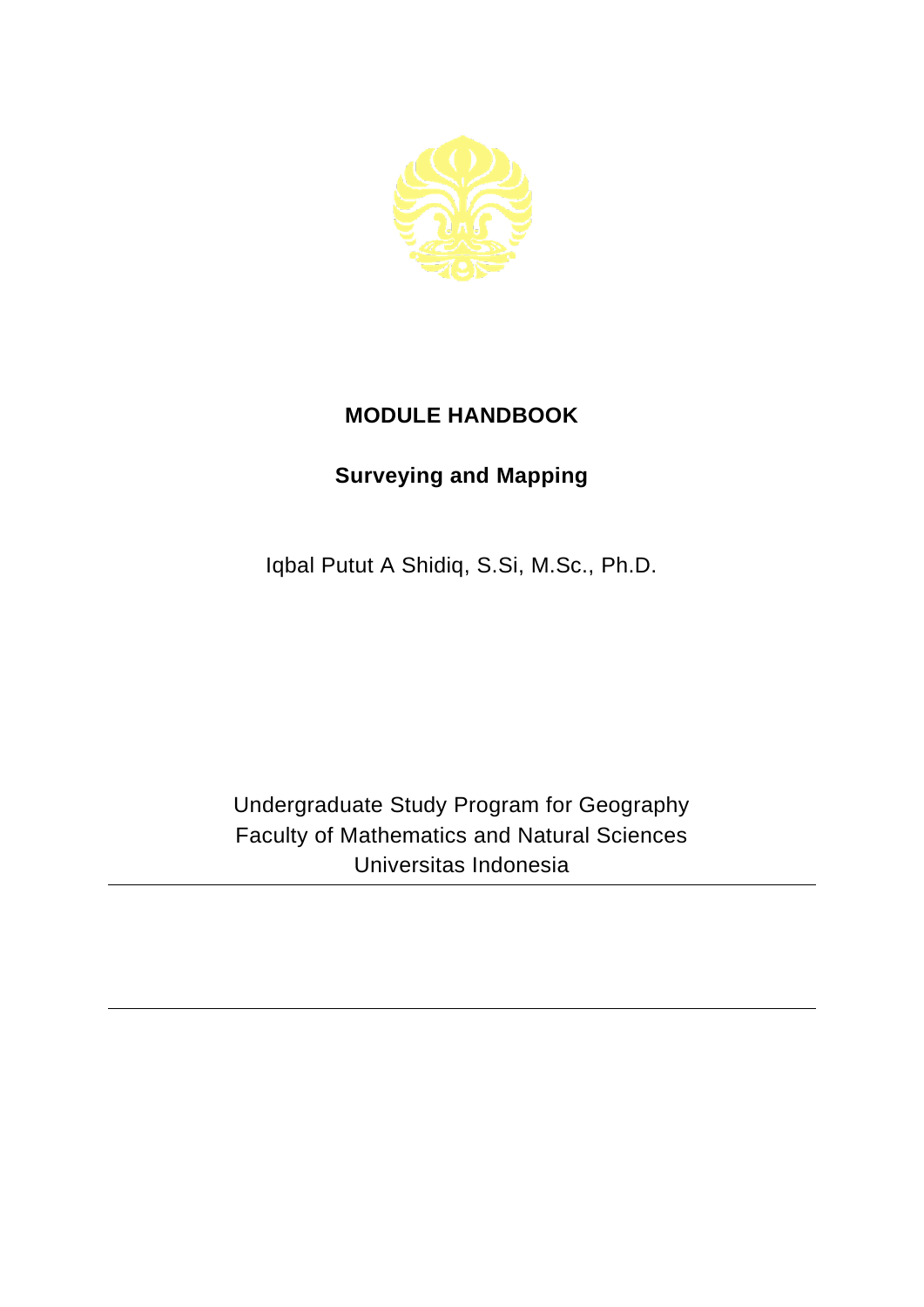| Module designation                                                 | <b>Surveying and Mapping</b>                                                                                                                                                                                                                                                                                                                                                                                                                                                                                                                                                                                                                                          |
|--------------------------------------------------------------------|-----------------------------------------------------------------------------------------------------------------------------------------------------------------------------------------------------------------------------------------------------------------------------------------------------------------------------------------------------------------------------------------------------------------------------------------------------------------------------------------------------------------------------------------------------------------------------------------------------------------------------------------------------------------------|
|                                                                    |                                                                                                                                                                                                                                                                                                                                                                                                                                                                                                                                                                                                                                                                       |
| Semester(s) in which the module is<br>taught                       | Second (2nd) Semester                                                                                                                                                                                                                                                                                                                                                                                                                                                                                                                                                                                                                                                 |
| Person responsible for the module                                  | Iqbal Putut A Shidiq, S.Si, M.Sc., Ph.D.                                                                                                                                                                                                                                                                                                                                                                                                                                                                                                                                                                                                                              |
| Lecturer                                                           | Iqbal Putut A Shidiq, S.Si, M.Sc., Ph.D.<br>1.<br>2.<br>Adi Wibowo, S.Si, M.Si, Ph.D.<br>Revi Hernina, S.Si, M.T.<br>3.<br>Dr.Drs.Supriatna, M.T.<br>4.<br>5.                                                                                                                                                                                                                                                                                                                                                                                                                                                                                                         |
| Language                                                           | Bahasa Indonesia                                                                                                                                                                                                                                                                                                                                                                                                                                                                                                                                                                                                                                                      |
| Relation to curriculum                                             | Compulsory                                                                                                                                                                                                                                                                                                                                                                                                                                                                                                                                                                                                                                                            |
| Teaching methods                                                   | Student-centered Learning and combination with Cooperative Learning                                                                                                                                                                                                                                                                                                                                                                                                                                                                                                                                                                                                   |
| Workload (incl. contact hours, self-<br>study hours)               | 1.<br>Lectures: 100 minutes per week per semester<br>2.<br>Assignment: 120 minutes per week per semester<br>Independent study: 120 minutes per week per semester<br>3.<br>Minutes x weeks x semester: 340 x 14 x 1 = 4760 minutes per<br>4.<br>semester<br>5.<br>Midterm Examination: 100 minutes per semester<br>Final Examination: 100 minutes per semester<br>6.<br>7.<br>Total workload per semester: 4950 minutes / 82 hours 40 minutes                                                                                                                                                                                                                          |
| Credit points                                                      | $2$ (Two)                                                                                                                                                                                                                                                                                                                                                                                                                                                                                                                                                                                                                                                             |
| Required and recommended pre-<br>requisites for joining the module | Cartography<br>1.<br>Cartography Lab<br>2.                                                                                                                                                                                                                                                                                                                                                                                                                                                                                                                                                                                                                            |
| Module objectives/intended learn-<br>ing outcomes                  | Able to provide emphasis, identify and review on the understanding of<br>the types and sources of spatial data, datum, terrestaial surveys, Global<br>Positioning System (GPS) data, remote sensing image data, air photo<br>data, data presentation with map design in manual form and digital map                                                                                                                                                                                                                                                                                                                                                                   |
| Content                                                            | Introduction to Surveys and Mapping<br>1.<br>The concept of type and source of spatial data<br>2.<br>Concept of geospatial mapping types<br>3.<br>Concepts about datum in geospatial mapping<br>4.<br>Concept of Terrestrial Mapping (Polygon)<br>5.<br><b>Concept of Terrestrial Mapping (Levelling)</b><br>6.<br>Concept of Mapping with Global Positioning System (GPS) or GNSS<br>7.<br>(Global Navigation Satellite System)<br>The concept of mapping through remote sensing data.<br>8.<br>Concepts about mapping through aerial photography data.<br>9.<br>10. Concept of presenting data with map design in manual form and<br>digital map of mapping results |
| <b>Examination forms</b>                                           | $\overline{\phantom{a}}$                                                                                                                                                                                                                                                                                                                                                                                                                                                                                                                                                                                                                                              |
| Study and examination require-<br>ments                            | Group and Presentation Score (40%)<br>1.<br>Individual Score (30%)<br>2.<br>Midterm Examination (15%)<br>3.<br>Final Examination (15%)<br>4.                                                                                                                                                                                                                                                                                                                                                                                                                                                                                                                          |